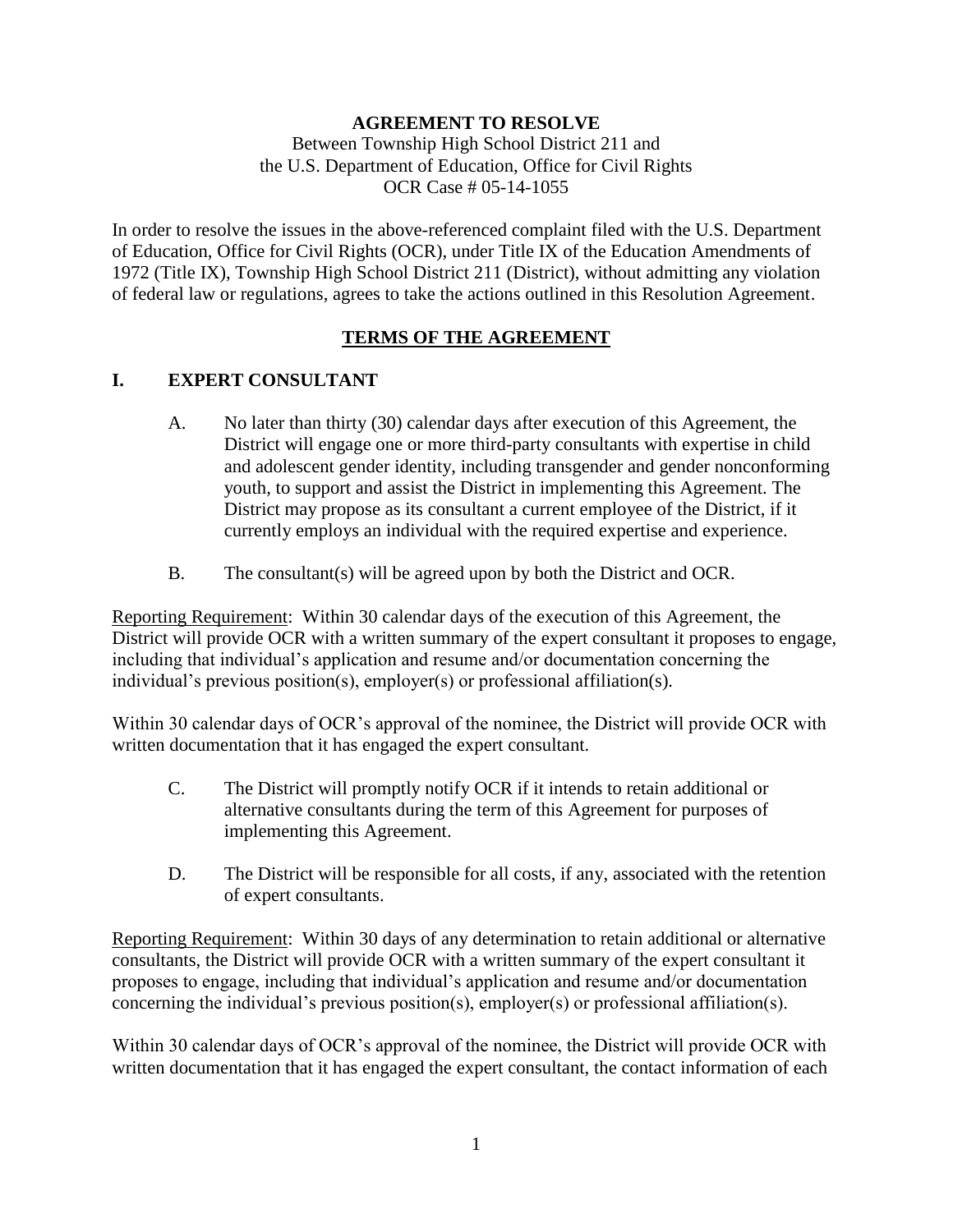additional consultant retained by the District in connection with this Agreement, as well as the start and end dates of each individual's services.

## **II. INDIVIDUAL MEASURES**

- A. For the duration of Student A's enrollment in the District:
	- 1. based on Student A's representation that she will change in private changing stations in the girls' locker rooms, the District agrees to provide Student A access to locker room facilities designated for female students at school and to take steps to protect the privacy of its students by installing and maintaining sufficient privacy curtains (private changing stations) within the girls' locker rooms to accommodate Student A and any students who wish to be assured of privacy while changing;
	- 2. the District will coordinate with hosts of off-campus, District-sponsored activities to arrange that Student A is provided access to facilities designated for female students in a manner consistent with item II.A.1. The District will work with Student A to honor her requests for facility accommodations in the least disruptive manner possible for Student A; and
	- 3. the District will continue to ensure that any school records containing Student A's birth name or reflecting Student A's assigned sex, if any, are treated as confidential, personally identifiable information; are maintained separately from Student A's records; and are not disclosed to any District employees, students, or others except as allowed by state and federal laws governing the release of student record information.

Reporting Requirement: By January 15, 2016, the District will provide OCR with written documentation of its compliance with item II.A, including but not limited to, any and all documentation relating to Student A's access to girls' locker rooms and a copy of Student A's registration and enrollment materials confirming her name and preferred gender identity. The District will provide OCR with a monitoring report describing its ongoing compliance with item II.A on October 1 and February 1 of each year that this Agreement is in force.

B. If any student requests additional privacy in the use of sex-specific facilities designed for female students beyond the private changing stations described in item II.A.1, the District will provide that student with access to a reasonable alternative, such as assignment of a student locker in near proximity to the office of a teacher or coach; use of another private area (such as a restroom stall) within the public area; use of a nearby private area (such as a single-use facility); or a separate schedule of use.

Reporting Requirement: By January 15, 2016, the District will provide OCR with written documentation of any request made pursuant to Item II.B. and a description of the steps taken by the District to accommodate that request.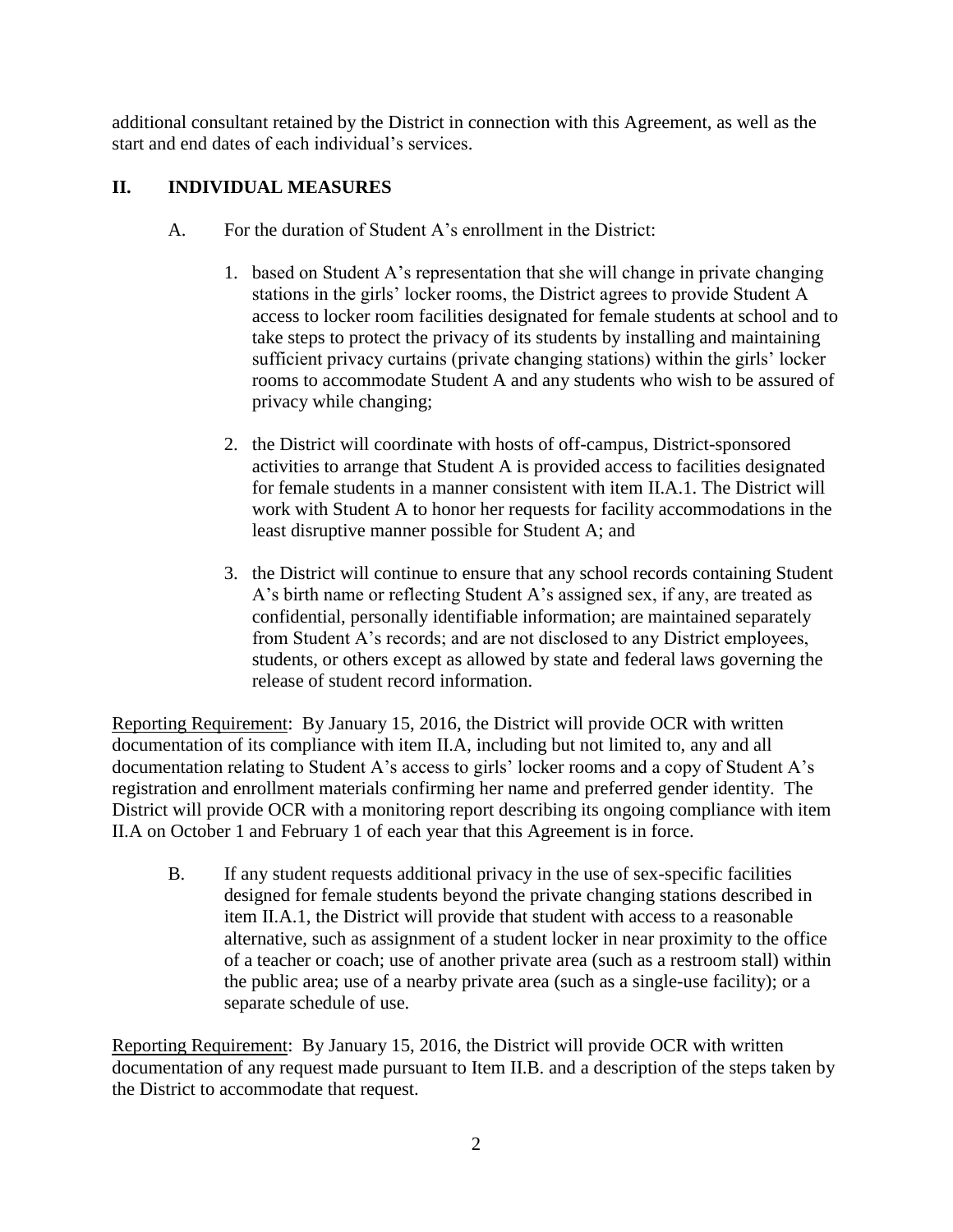- C. No later than thirty (30) calendar days after execution of this Agreement, the District will notify Student A and her parents that they may, at any point during Student A's enrollment in the District, request the District to establish a support team to ensure Student A has access and opportunity to participate in all programs and activities, and is otherwise protected from gender-based discrimination at school. If the District receives such a request, it will form a support team that will:
	- 1. include, at a minimum, Student A, her parents, an advocate or representative of the parents' choice (if any), a medical professional of the parents' choice (if any), and relevant District personnel familiar with Student A;
	- 2. develop a student-specific support plan to provide Student A with access to all school and District facilities and activities, addressing any particular issues raised by Student A or her parents;
	- 3. document its meetings, recommendations, and decisions, including, but not limited to, the date and location of each meeting, the names and positions of all participants, the basis for its recommendations and decisions, and supporting third-party opinions and information considered and/or relied upon in the meeting; and
	- 4. at least once each school year and at any time upon the request of Student A or her parents, review Student A's circumstances to determine whether existing arrangements related to Student A's gender identity, gender transition, or transgender status are meeting her educational needs and ensuring that Student A has access and opportunity to participate in the District's education programs and activities. Once constituted, the support team will be in place for the remainder of Student A's enrollment in the District or until her parents request in writing that it be terminated.

Reporting Requirement: Within 30 calendar days of the execution of this Agreement, the District will provide OCR with written documentation of its compliance with item II.C, including but not limited to, documentation of the request for the formation of the team, the names and positions of the team members, date(s) the team met, and any documentation of its meetings, recommendations, and decisions. The District will provide OCR with a monitoring report describing its ongoing compliance with item II.C on October 1 and February 1 of each year that this Agreement is in force.

## **III. NON-DISCRIMINATION NOTICE**

A. By January 15, 2016, the District will draft and submit to OCR for review and approval a revised notice of nondiscrimination on the basis of sex that meets the requirements of the Title IX regulation, at 34 C.F.R. § 106.9, including, but not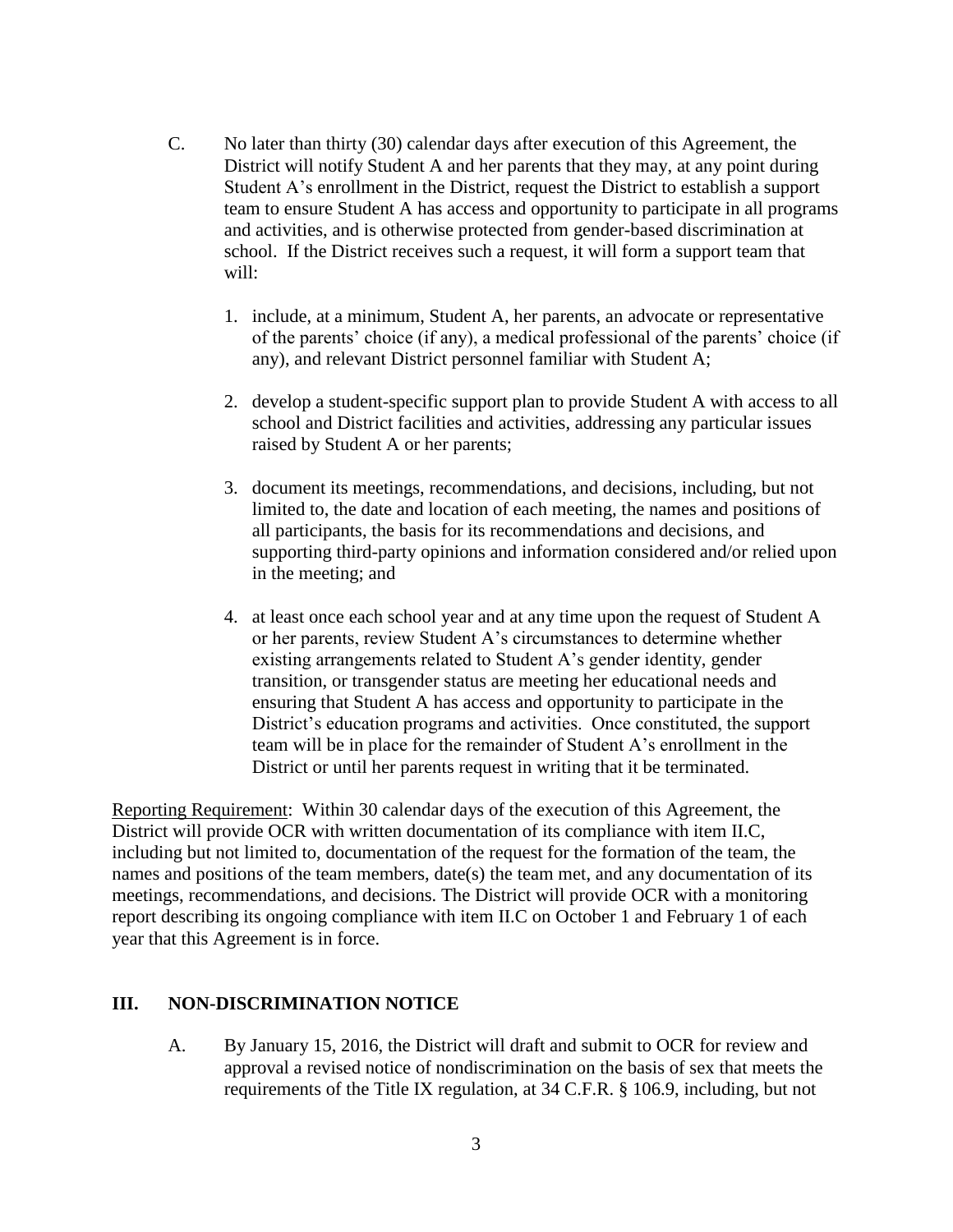limited to, stating that the District does not discriminate on the basis of sex in its educational program or activities, stating that inquiries about sex discrimination may be referred to the Title IX Coordinator or OCR, and including the name or title and contact information (address, email address, and telephone number) for the District's Title IX Coordinator, as required by the Title IX regulation, at 34 C.F.R. § 106.8. The following statement will satisfy this requirement and be approved by OCR:

Township High School District 211 does not discriminate on the basis of sex in its educational programs or activities, and is required by Title IX not to discriminate in such a manner. This prohibition extends to employment and admission. The following employee(s) have been designated to address questions or complaints about discrimination: Title IX Coordinator, [Name or Title], [Address], [Email Address], [Phone Number]. Inquiries concerning the application of Title IX may be referred to the Title IX Coordinator or to OCR.

B. Within 30 days of OCR's approval, the District will publish the revised notice of nondiscrimination on its website and as otherwise required by the Title IX regulation, at 34 C.F.R. § 106.9.

Reporting Requirement: By January 15, 2016, the District will provide OCR with draft revised notice of nondiscrimination for OCR's approval pursuant to item III.A. Within 60 days of OCR's approval, the District will publish the revised notice of nondiscrimination on its website, as well as in each announcement, bulletin, catalog, or application form which it makes available, as required by the Title IX regulation, at 34 C.F.R. § 106.9.

# **IV. MONITORING AND REPORTING**

- A. The District will provide documentation of its compliance with this Agreement through written compliance reports, which will be produced to OCR, as described above. In addition, to demonstrate its compliance with this Agreement, Title IX and its implementing regulation, by June 1, 2016, the District will provide the following documentation:
	- 1. a copy or detailed description of all gender-based discrimination or harassment complaints or incidents that occurred during the reporting period, including documentation or a detailed written description of the District's response to each incident;
- B. The District will provide all reports, documents, and information required to be produced to OCR pursuant to this Agreement in electronic form, usable by OCR, or in written form if the data in electronic form would not be usable, in accordance with the timelines set herein

Based on the terms and reporting requirements of this Agreement, OCR anticipates closing its monitoring of this Agreement by June 30, 2017.